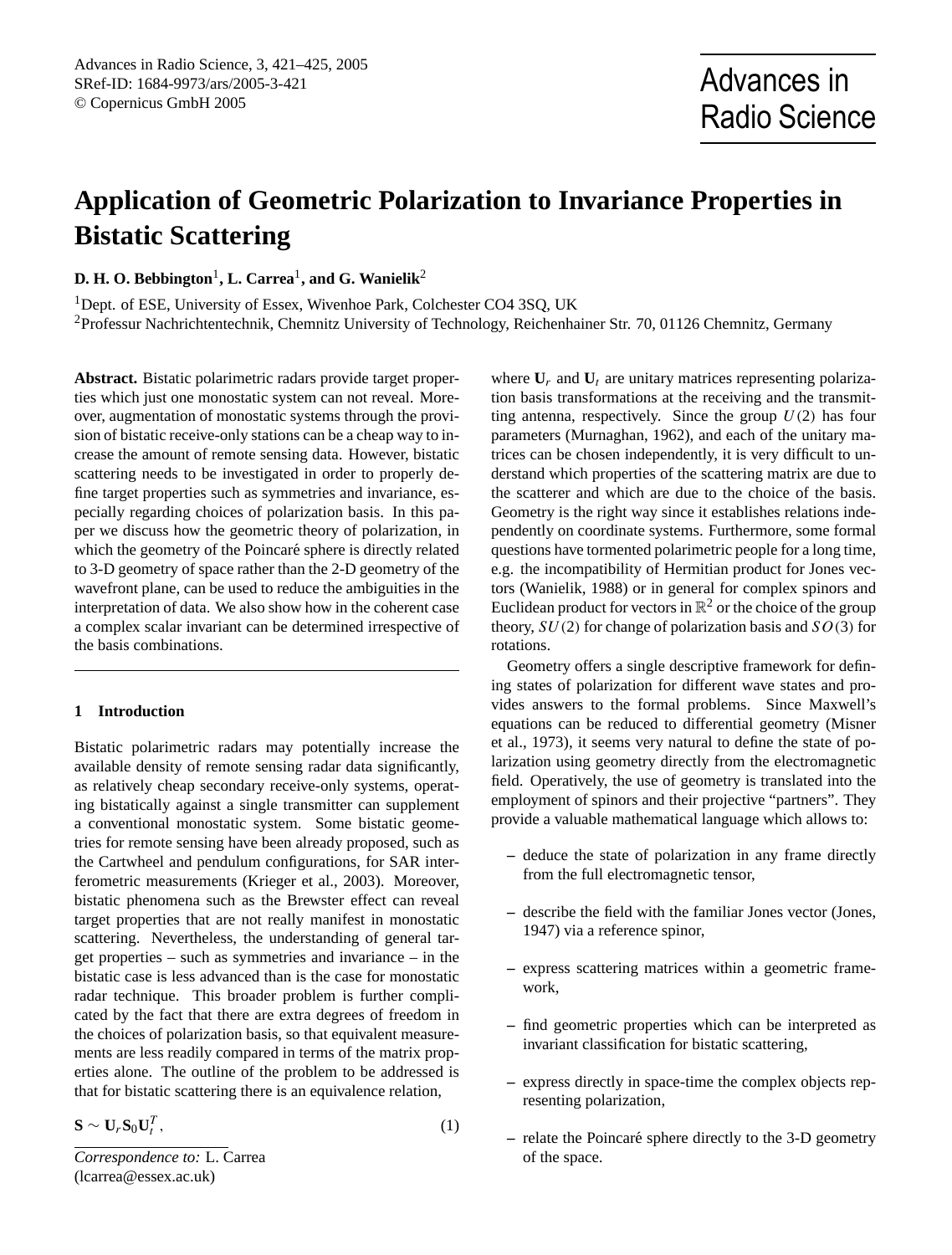

<span id="page-1-1"></span>**Fig. 1.** Geometric relation between waveplane, vector potential and the electromagnetic field. The left side **(a)** shows one of the possible plane  $A_a$  whose intersection is the same  $F_{ab}$  line. The right side (b) shows the plane  $A_a$  for the Coulomb gauge, the one through the origin.

#### **2 Projective representation of polarization states**

Polarization states can be defined directly from the electromagnetic field for harmonic waves which can be described in terms of the 4-vector potential [\(Post,](#page-4-4) [1997\)](#page-4-4) as

<span id="page-1-0"></span>
$$
F_{ab} = i(k_a A_b - k_b A_a),\tag{2}
$$

where  $F_{ab}$  is the skew-symmetric field tensor,  $A_a$  the 4-vector potential and  $k_a$  is the wave 4-vector with spacetime components:

$$
k_a = \left(\frac{\omega}{c}, k_1, k_2, k_3\right),\tag{3}
$$

where  $\omega$  is the angular frequency, c the light speed, and  $(k_1, k_2, k_3)$  the components of the conventional wave 3-vector  $k$ . The definition of the polarization state is embedded in Eq. [\(2\)](#page-1-0) and it comes out from the projective interpretation of this relation. If the four coordinates of the wave covariant 4-vector  $k_a$  [\(Rindler,](#page-4-5) [1991\)](#page-4-5) are considered not as space-time coordinates but as homogeneous projective coordinates [\(Semple and Kneebone,](#page-4-6) [1952\)](#page-4-6), the wave 4-vector can be visualized as a tangent plane to the wave sphere:

$$
k^{a}k_{a} = 0 \quad \Rightarrow \begin{bmatrix} k^{0} \\ k^{1} \\ k^{2} \\ k^{3} \end{bmatrix}^{T} \begin{bmatrix} 1 & 0 & 0 & 0 \\ 0 & -1 & 0 & 0 \\ 0 & 0 & -1 & 0 \\ 0 & 0 & 0 & -1 \end{bmatrix} \begin{bmatrix} k^{0} \\ k^{1} \\ k^{2} \\ k^{3} \end{bmatrix} = 0, \quad (4)
$$

where the superscript  $T$  denotes the transpose operation. This relation expresses that the wave 4-vector is null and it can be interpreted as the homogeneous equation for  $k_a$ . Similarly, the 4-vector potential is a covariant vector, and the rela-tion [\(2\)](#page-1-0) states that the electromagnetic field tensor  $F_{ab}$  is the intersection of the plane  $k_a$  and the plane  $A_a$  that is a line, as shown in Fig. [1.](#page-1-1)

Since for harmonic waves, the Maxwell equations imply

$$
k^a F_{ab} = 0,\t\t(5)
$$

the line  $F_{ab}$  goes through the point  $k^a$ , polar (contravariant version of the wave 4-vector) to the plane  $k_a$  [\(Semple and](#page-4-6) [Kneebone,](#page-4-6) [1952\)](#page-4-6). From Fig. [1a](#page-1-1) we can notice that the same  $F_{ab}$  results from any  $A_a$  that has the  $k_a$  component added, hinging around  $F_{ab}$ . This is the geometric manifestation of the gauge freedom [\(Landau and Lifshitz,](#page-4-7) [1995\)](#page-4-7). For harmonic fields, the appropriate choice for this degree of freedom is the so-called Coulomb gauge. It can be expressed as:

$$
\omega_a A^a \equiv \begin{bmatrix} 1 \\ 0 \\ 0 \\ 0 \end{bmatrix} \begin{bmatrix} 0 \\ A^1 \\ A^2 \\ A^3 \end{bmatrix} = 0 = \omega^a A_a.
$$
 (6)

This relation can be geometrically interpreted with the following statements:

- the point  $A^a$  belongs to the plane  $\omega_a$ ,
- $-$  the plane  $A_a$  goes through the origin of the sphere  $\omega^a$ (the plane shows in Fig. [1b](#page-1-1)),

since any covariant vector, like  $A_a$  is represented by a plane and any contravariant vector like  $A^a$  by a point being polar to the plane with respect to the sphere [\(Semple and Kneebone,](#page-4-6) [1952\)](#page-4-6). We are now ready to define the polarization state for any wave state using this plane at infinity, the polar to the origin of the sphere. In this plane,  $k^a$  is projected as a line of intersection with  $k_a$  a plane tangent to the sphere. Fixing one wave vector, the potential is also fixed as a point on this line belonging to the plane at infinity as shown in Fig. [2.](#page-2-0) Since the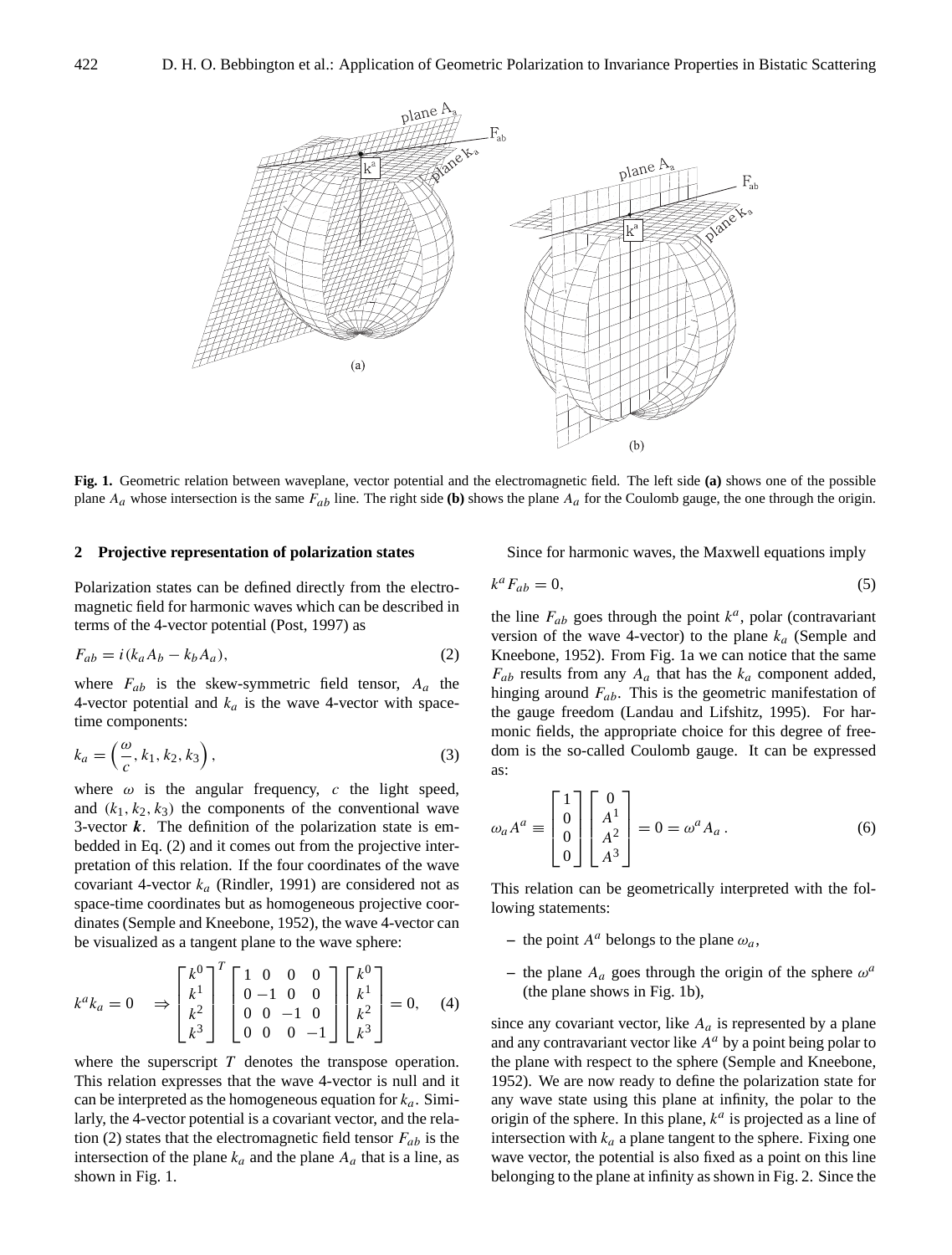

<span id="page-2-0"></span>**Fig. 2.** The definition of the polarization for all possible wave directions as a point  $A^a$  on the line  $k^a$  on the plane at infinity.

gauge has been fixed, the only information contained in the potential is the polarization of the wave which is defined as a complex point  $\rho$  on a line describing a wave direction. On each line it is always possible to find reference points that build the polarization basis, finding the intersection of the line with the conic generated by the intersection of the plane  $A_0=0$  with the wave sphere. Any other polarization can be obtained as linear combination of the reference points.

#### **3 The scattering in the Argand plane**

Once the polarization has been defined, the general bistatic scattering can be introduced on the plane at infinity as a 1:1 relation between points on two different lines as shown in Fig. [3.](#page-2-1)

In order to establish such relation, we can recall the Moebius mapping between non-singular  $2\times 2$  complex matrices and bilinear transformations [\(Ahlfors,](#page-3-1) [1985\)](#page-3-1). The scattering matrix turns out to be proportional to a matrix whose elements are the coefficients of the transformation of polarization ratio, the complex number  $\rho$ :

<span id="page-2-2"></span>
$$
\rho = \frac{\alpha \rho_0 + \beta}{\gamma \rho_0 + \delta},\tag{7}
$$

that can be written as the homogeneous equation:

<span id="page-2-3"></span>
$$
\gamma \rho_0 \rho - \alpha \rho_0 + \delta \rho - \beta = 0. \tag{8}
$$

This equation has a very important physical interpretation: in the bistatic case to every transmitting antenna state  $\rho_0$  corresponds a received polarization  $\rho$  for which the voltage is null. In this way, Eq. [\(7\)](#page-2-2) defines a 1:1 relation between the points  $\rho_0$  and  $\rho$  on different lines in the plane.

#### <span id="page-2-5"></span>**4 The bistatic scattering as a homography**

So as to define the bistatic scattering we have to find the geometric object representing Eq. [\(7\)](#page-2-2) and then physically interpret its geometric properties. The Eqs. [\(7\)](#page-2-2) or [\(8\)](#page-2-3) describes a homography, a 1:1 relationship between points on two lines in the projective plane. Homographies have two important properties [\(Semple and Kneebone,](#page-4-6) [1952\)](#page-4-6):



**Fig. 3.** Geometric representation of bistatic scattering.

<span id="page-2-1"></span>

<span id="page-2-4"></span>**Fig. 4.** The homographic correspondence between points of two lines.

- **–** cross axis theorem: given a set of corresponding points PQ, P'Q', etc., lines joining cross points  $PQ'$  and  $P'Q$  intersect on the axis  $LM$  which passes through the points of the conic tangent to the two lines, as shown in Fig. [4,](#page-2-4)
- **–** lines joining corresponding points between homographically related ranges envelop a conic. In this way, the conic can be used to obtain the corresponding points.

Now we are ready to physically interpret these geometric statements: for any pair of wave vectors  $k_0$  and  $k$ , corresponding points  $P$  and  $Q$ , solutions of Eq. [\(8\)](#page-2-3), are the mutually nulled antenna polarization states  $\rho_0$  (transmitting antenna state) and  $\rho$  (receiving antenna state), such that the line joining them is tangential to a conic.

It is very important to notice that the relation found exists independent of any choice of coordinates, and we can assert that any invariant property of a homography is characteristic of the scattering matrix in the general bistatic case.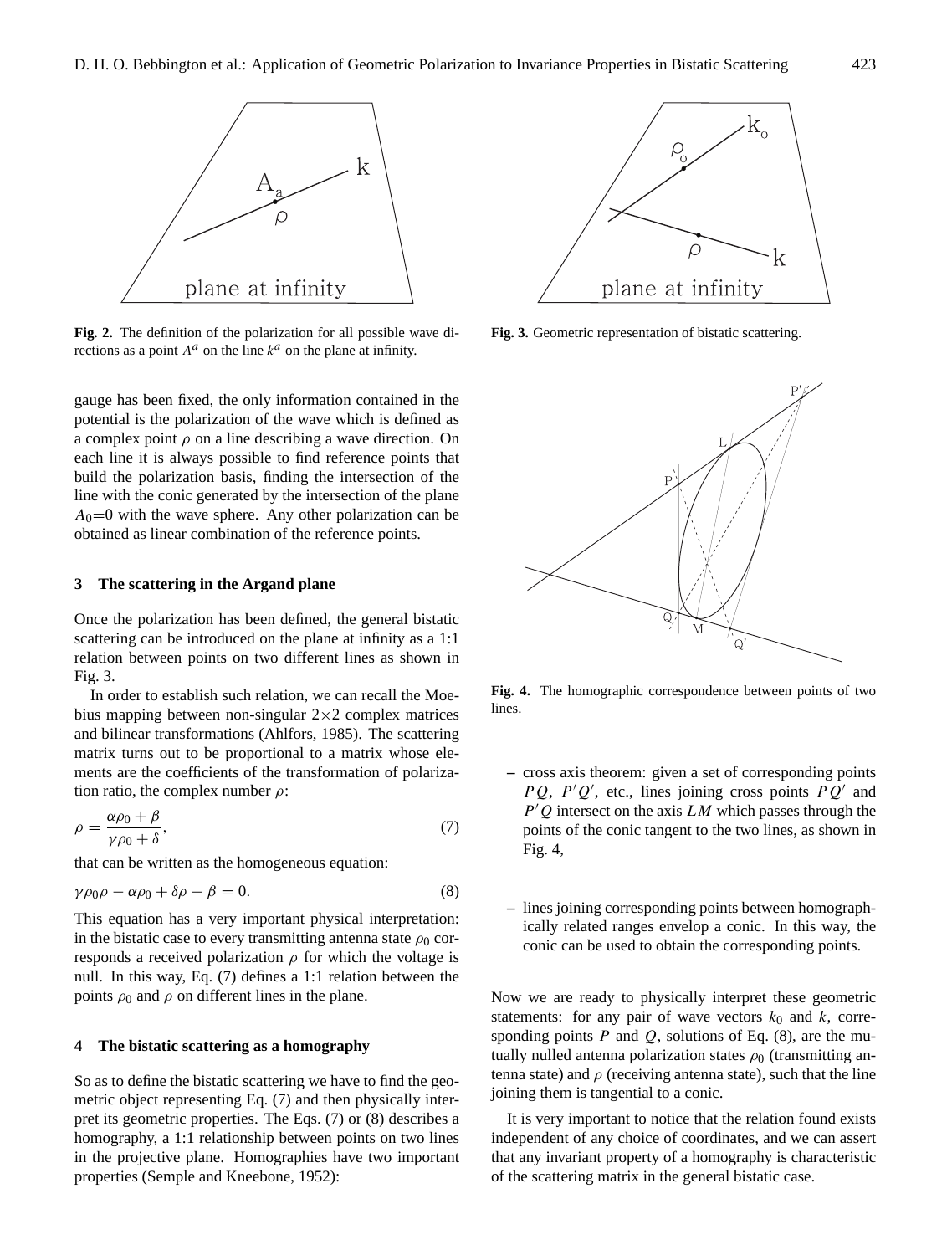

<span id="page-3-2"></span>**Fig. 5.** Geometric representation of bistatic scattering.

## **5 Canonical basis, canonical decomposition and the complex scalar invariant**

For the general bistatic case, we can define a triangle whose vertices are the special points  $L$ , the intersection of the two lines  $k_0$  and k, tangent to the conic, M and N special points belonging to the conic, as shown in Fig. [5.](#page-3-2) We can express points on  $k_0$  and k (that is polarization states) using N and L for  $k_0$  and N and M for k as reference points. We can also define the scattering matrix, represented by the conic S using this basis in a very simple form. However, it can be shown that this basis is not generally unitary. Using properties of homographies, a suitable change of basis can be applied to move from the basis related to the triangle of reference to pairs of unitarily orthogonal states. It is necessary to create for each wave vector a reflexive homography that maps the characteristic polarizations to pairs of orthogonal states, for example circular polarizations<sup>[1](#page-3-3)</sup>. The resulting homography acting on the local basis turns out to be symmetric and produce symmetric matrices. The canonical decomposition of the natural basis bistatic scattering matrix can be summarized as:

$$
\mathbf{S} = \mathbf{S}_r \mathbf{S}_0 \mathbf{S}_t,\tag{9}
$$

where  $S_r$  and  $S_t$  are symmetric scattering matrices and  $S_0$  is canonical:

$$
\mathbf{S}_0 = \begin{bmatrix} 0 & \zeta \\ -1 & 0 \end{bmatrix},\tag{10}
$$

and the complex parameter  $\zeta$  characterizing the matrix  $\mathbf{S}_0$ can be measured. The matrices  $S_r$  and  $S_t$  are symmetric and they can be related to the characteristic polarizations. In order to construct them, we consider the physical meaning of  $N$ ,  $L$  and  $M$ :

- **–** N is determined by the k wave vectors: it represents the intersection between two wave planes, that is the normal to the scattering plane,
- **–** L and M can be determined using the tangent property defined in Sect. [4.](#page-2-5) The tangent points  $L$  and  $M$  are those

that correspond to  $N$ : transmitting a linear polarization along  $N$ , the same antenna will receive a null voltage for the polarization  $L$  (or  $M$ ).

The characteristic polarizations are enough to build the symmetric scattering matrices  $S_r$  and  $S_t$ . It is possible to show that the conic  $S_0$  is completely characterized by the complex scalar  $\zeta$  and the theory of invariance of conics establishes that  $\zeta$  is a projective invariant [\(Semple and Kneebone,](#page-4-6) [1952\)](#page-4-6).  $\zeta$  can be considered as a polarimetric invariant independently of unitary transformations of transmitting or receiving polarization basis for a specific scattering mechanism.

#### **6 Backscattering case**

For backscattering,  $k_0$  and k are coincident lines of opposite direction relating antennas pointing in the same direction. The conic  $S_0$  degenerates becoming a pair of points which characterizes completely the scattering matrix. This pair of points is the pair of copolar nulls  $\mu_A$ ,  $\nu_A$  from which the scattering matrix can be built, up to a scale [\(Bebbington,](#page-3-4) [1997\)](#page-3-4):

$$
S_{AB} = \frac{1}{2}(\mu_A \nu_B + \nu_A \mu_B). \tag{11}
$$

In this way, the backscattering case can be easily represented in this geometric framework.

#### **7 Conclusions**

Geometric polarimetry represents an integrated approach to the theory of electromagnetic polarization. The use of geometry in polarimetry has been shown to be very effective for both formal questions and practical issues. The main result is that a complex scalar invariant  $\zeta$  can be defined using the canonical form of the bistatic scattering matrix and measured, in addition to the extensive unitary invariants of a scattering matrix, such as power or energy.

*Acknowledgements.* This work has been supported by the European Research Training Network (RTN) AMPER, contract number HPRN-CT-2002-00205.

### **References**

- <span id="page-3-1"></span>Ahlfors, L. V.: Clifford Numbers and Moebius Transformations in  $\mathbb{R}^n$  in Clifford Algebras and Their Applications in Mathematical Physics, Proceedings of NATO and SERC Workshop, Canterbury, Kent, edited by: Chisholm and Common, NATO ASI Series (Reidel 1986), 1985.
- <span id="page-3-4"></span>Bebbington, D.: Analytical Foundations of Polarimetry: I, Application of Spinor Algebra as a Unified Approach to Coherent and Incoherent Polarimetry, WIPSS Expert Retreat, U.S. Office for Naval Research, DLR Institut für Hochfrequenztechnik, Oberpfaffenhofen, Germany, June 1997.
- <span id="page-3-0"></span>Jones, R. C.: A New Calculus for the Treatment of Optical Systems I: Description and Discussion, Journal Optical Society of America, vol. 37, 107–110, 1947.

<span id="page-3-3"></span><sup>&</sup>lt;sup>1</sup>It can be shown that this choice is not arbitrary.